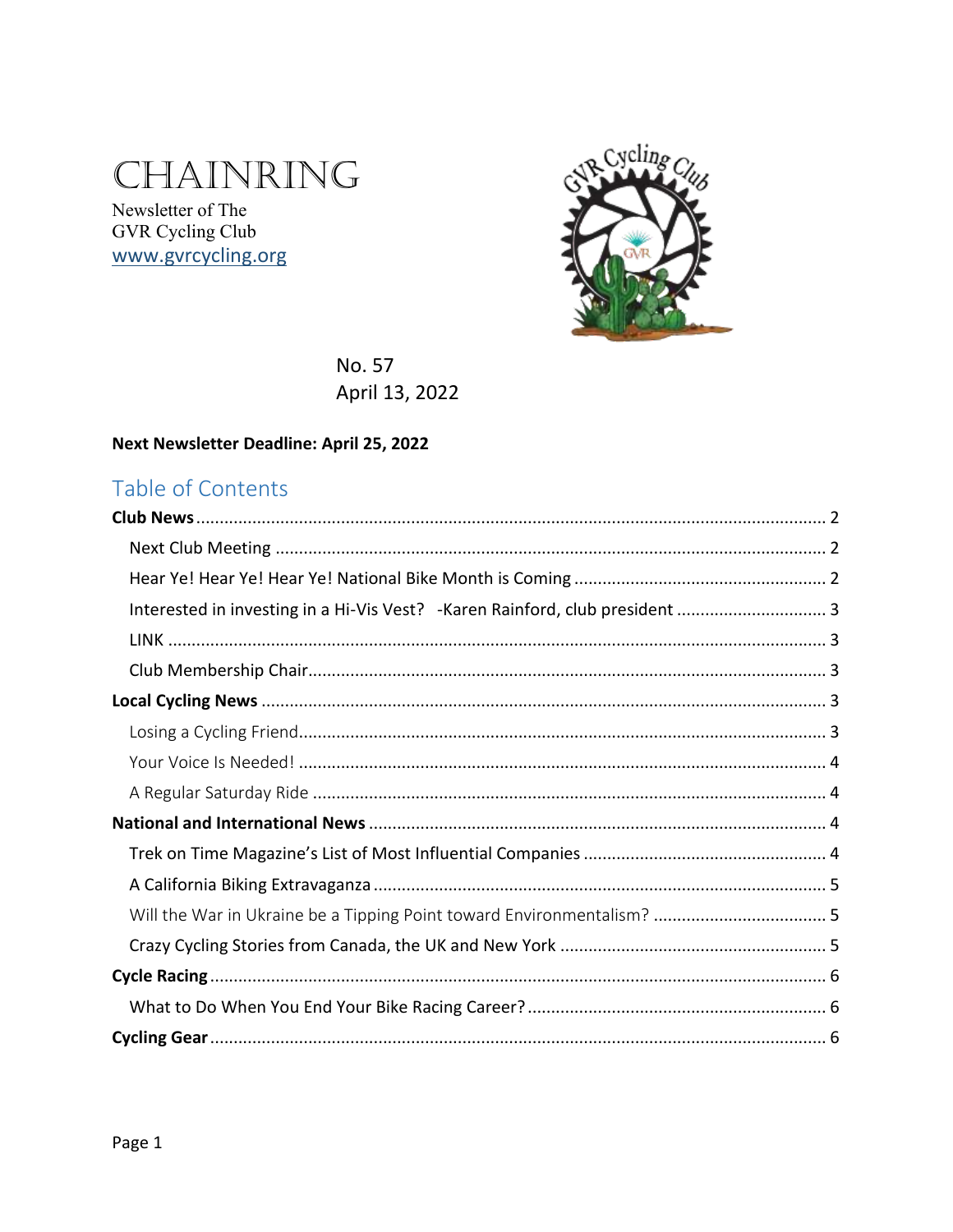# <span id="page-1-0"></span>Club News

### <span id="page-1-1"></span>Next Club Meeting

April 20 – 3 p.m. GVR Las Campanas - Ocotillo/Agave Room. James Ertel will provide members with an introduction to cycling technology. Our meeting safety tip will focus on rider hydration.

### <span id="page-1-2"></span>Hear Ye! Hear Ye! Hear Ye! National Bike Month is Coming

Established in 1956, National Bike Month is celebrated every year during the month of May. A few volunteers are investigating some ways in which we can celebrate here in Green Valley or wherever you, our members, may be during the month. Some ideas include reporting on longest mileage ridden in a day, the most interesting riding destination or substituting riding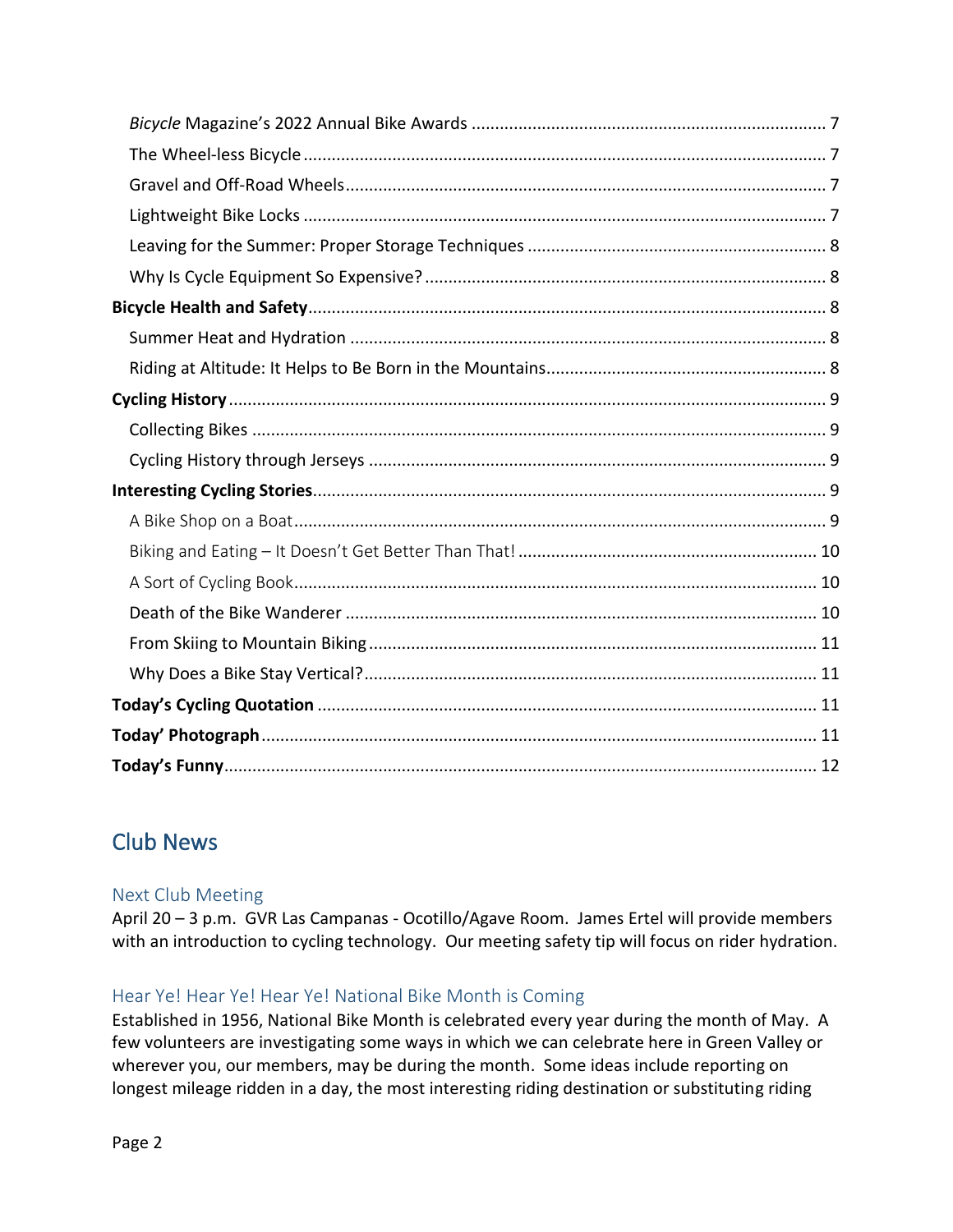miles instead of a trip in the car. We'd love to hear your ideas about how to celebrate. We will be discussing this at our Club meeting on April 20<sup>th</sup> but in the meantime pass along your ideas to: [gvrcycling@gmail.com.](mailto:gvrcycling@gmail.com) If you might like to volunteer for planning some of the fun, click on this LINK and add your name.

### <span id="page-2-1"></span><span id="page-2-0"></span>Interested in investing in a Hi-Vis Vest? -Karen Rainford, club president [LINK](https://forms.gle/YkNYJuWCMMuuf7Vt8)

We've been toying with ideas for getting more folks in Green Valley to wear hi-vis (high visibility) clothing while biking. One idea is to sell hi-vis vests with our logo and club name. This could be a way to create buzz for the club as well as making a safety difference.



and sizes and alternatives and any other comments.

I had one vest made and I'm testing it. Before we spend more time on this idea, I'd like to get some feedback on the concept. I know most of us prefer adding to our jersey collection but a club jersey isn't in the cards just yet. Each vest would probably cost about \$15 and we could get them in a variety of sizes.

Please click on this **LINK** and take this brief survey about quantity

### <span id="page-2-2"></span>Club Membership Chair

Your club board is seeking an active and enthusiastic member to serve as its membership chair. This creative individual will seek out ways to grow our membership. They will have the benefit of a detailed database with member information to help them contact members as well as surveying non-renewing members to discover what the club needs to meet their needs and interests. If this sounds interesting, please contact Club President Karen Rainford at: [GVRCycling@gmail.com.](mailto:GVRCycling@gmail.com)

# <span id="page-2-3"></span>Local Cycling News

#### <span id="page-2-4"></span>Losing a Cycling Friend

Chuck Huckleberry, a strong proponent of Pima County and Tucson cycling, has resigned as Pima County Administrator - [https://tucson.com/news/local/govt-and-politics/pima](https://tucson.com/news/local/govt-and-politics/pima-county-administrator-chuck-huckelberry-to-resign/article_f4ba419c-b1e6-11ec-90ef-47c0f9774161.html)[county-administrator-chuck-huckelberry-to-resign/article\\_f4ba419c-b1e6-11ec-90ef-](https://tucson.com/news/local/govt-and-politics/pima-county-administrator-chuck-huckelberry-to-resign/article_f4ba419c-b1e6-11ec-90ef-47c0f9774161.html)[47c0f9774161.html](https://tucson.com/news/local/govt-and-politics/pima-county-administrator-chuck-huckelberry-to-resign/article_f4ba419c-b1e6-11ec-90ef-47c0f9774161.html).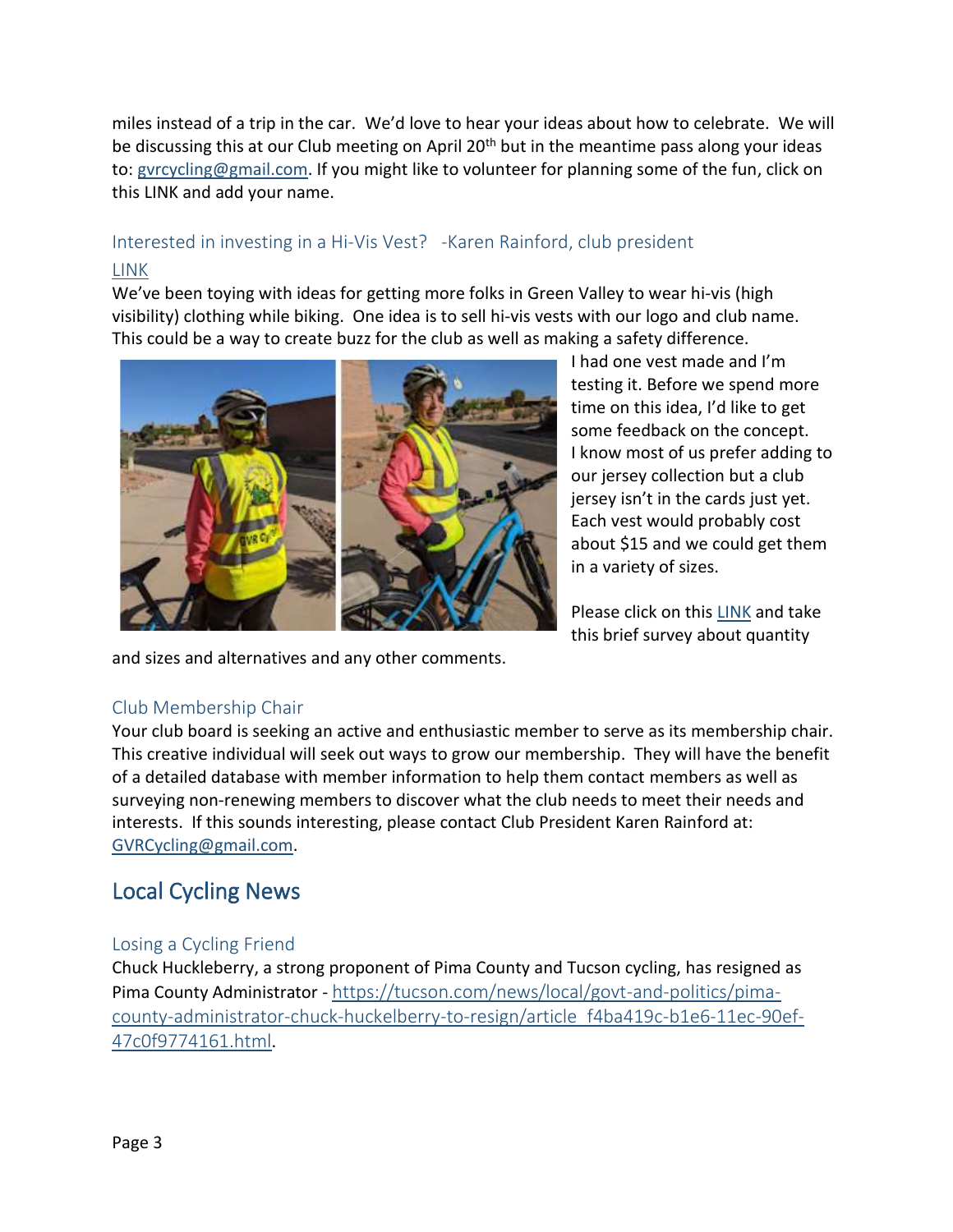

Chuck worked for Pima County for forty years and for twenty-eight of those years he was its chief administrator and headed an agency of 7,300 employees. Chuck was an active cyclist as well as being a strong cycling supporter throughout his long tenure with Pima County. It was fitting that The Loop bears his name as he was an enthusiastic proponent of this great Tucson riding trail. However, he did much more than just manage the creation The Loop for area cyclists. He supported the addition of bike lanes as roads were being repaved and could always be called upon to support county cycling needs. It is ironic that his cycling enthusiasm

resulted in his need to resign as he was injured when a car struck him while riding in downtown Tucson resulting in broken bones and a head injury. He continues to recover and we wish him well in retirement.

#### <span id="page-3-0"></span>Your Voice Is Needed!

The area's Regional Transportation Authority (RTA) covering Tucson and Pima County is currently embarking on an updated 20 year Regional Transportation Plan [https://rtamobility.com/wp-content/docs/2022/03/RTAnext-Process-Fact-Sheet.pdf.](https://rtamobility.com/wp-content/docs/2022/03/RTAnext-Process-Fact-Sheet.pdf) The board has nine appointed members as well as a citizen's advisory group. It carries out various transportation projects with funding coming from a .5% city/county sales tax. The RTA seeks public input before planning begins as well an additional review as once a plan has been drafted. The projects and funding are used for a variety of transportation needs including cycle related projects so it is of interest to every cyclist. If you have a pet project or want to send input about a particular need go to the RTA website: [https://rtanext.com/contact-us/.](https://rtanext.com/contact-us/)

#### <span id="page-3-1"></span>A Regular Saturday Ride

If you are looking for a regular longer ride, there is a group ride every Saturday. It is approximately 20-25 miles long with speeds averaging 12 mph. The route varies and is decided by group consensus. The group meets each Saturday at 9:00 a.m. behind GVR's West Center next to the tennis courts. For questions or updates, contact: Bob George, telephone: (586) 463- 6058 or e-mail[: bobjgeorge@gmail.com.](mailto:bobjgeorge@gmail.com)

# <span id="page-3-2"></span>National and International News

### <span id="page-3-3"></span>Trek on Time Magazine's List of Most Influential Companies



Time Magazine recently released its list of most influential companies and included Trek Bicycle - [https://www.bicycleretailer.com/announcements/2022/03/30/trek](https://www.bicycleretailer.com/announcements/2022/03/30/trek-bicycle-named-times-list-time100-most-influential-companies?utm_campaign=BRN%20-%20NL%20-%20Editorial%20Newsletters&utm_medium=email&_hsmi=208864420&_hsenc=p2ANqtz-93oZUNUmbByG6YNy9cgIoBLydOCB-Rv0cH7BzSkTA5m9WgcS6I3Gnh3_kC1eFzp9pRZJD2fIrkvUoyMCBTiKy61vnj5g&utm_content=208864420&utm_source=hs_email#.YksgGpTMIb4)[bicycle-named-times-list-time100-most-influential](https://www.bicycleretailer.com/announcements/2022/03/30/trek-bicycle-named-times-list-time100-most-influential-companies?utm_campaign=BRN%20-%20NL%20-%20Editorial%20Newsletters&utm_medium=email&_hsmi=208864420&_hsenc=p2ANqtz-93oZUNUmbByG6YNy9cgIoBLydOCB-Rv0cH7BzSkTA5m9WgcS6I3Gnh3_kC1eFzp9pRZJD2fIrkvUoyMCBTiKy61vnj5g&utm_content=208864420&utm_source=hs_email#.YksgGpTMIb4)[companies?utm\\_campaign=BRN%20-%20NL%20-](https://www.bicycleretailer.com/announcements/2022/03/30/trek-bicycle-named-times-list-time100-most-influential-companies?utm_campaign=BRN%20-%20NL%20-%20Editorial%20Newsletters&utm_medium=email&_hsmi=208864420&_hsenc=p2ANqtz-93oZUNUmbByG6YNy9cgIoBLydOCB-Rv0cH7BzSkTA5m9WgcS6I3Gnh3_kC1eFzp9pRZJD2fIrkvUoyMCBTiKy61vnj5g&utm_content=208864420&utm_source=hs_email#.YksgGpTMIb4)

[%20Editorial%20Newsletters&utm\\_medium=email&\\_hsmi=208864420&\\_hsenc=p2ANqtz-](https://www.bicycleretailer.com/announcements/2022/03/30/trek-bicycle-named-times-list-time100-most-influential-companies?utm_campaign=BRN%20-%20NL%20-%20Editorial%20Newsletters&utm_medium=email&_hsmi=208864420&_hsenc=p2ANqtz-93oZUNUmbByG6YNy9cgIoBLydOCB-Rv0cH7BzSkTA5m9WgcS6I3Gnh3_kC1eFzp9pRZJD2fIrkvUoyMCBTiKy61vnj5g&utm_content=208864420&utm_source=hs_email#.YksgGpTMIb4)[93oZUNUmbByG6YNy9cgIoBLydOCB-](https://www.bicycleretailer.com/announcements/2022/03/30/trek-bicycle-named-times-list-time100-most-influential-companies?utm_campaign=BRN%20-%20NL%20-%20Editorial%20Newsletters&utm_medium=email&_hsmi=208864420&_hsenc=p2ANqtz-93oZUNUmbByG6YNy9cgIoBLydOCB-Rv0cH7BzSkTA5m9WgcS6I3Gnh3_kC1eFzp9pRZJD2fIrkvUoyMCBTiKy61vnj5g&utm_content=208864420&utm_source=hs_email#.YksgGpTMIb4)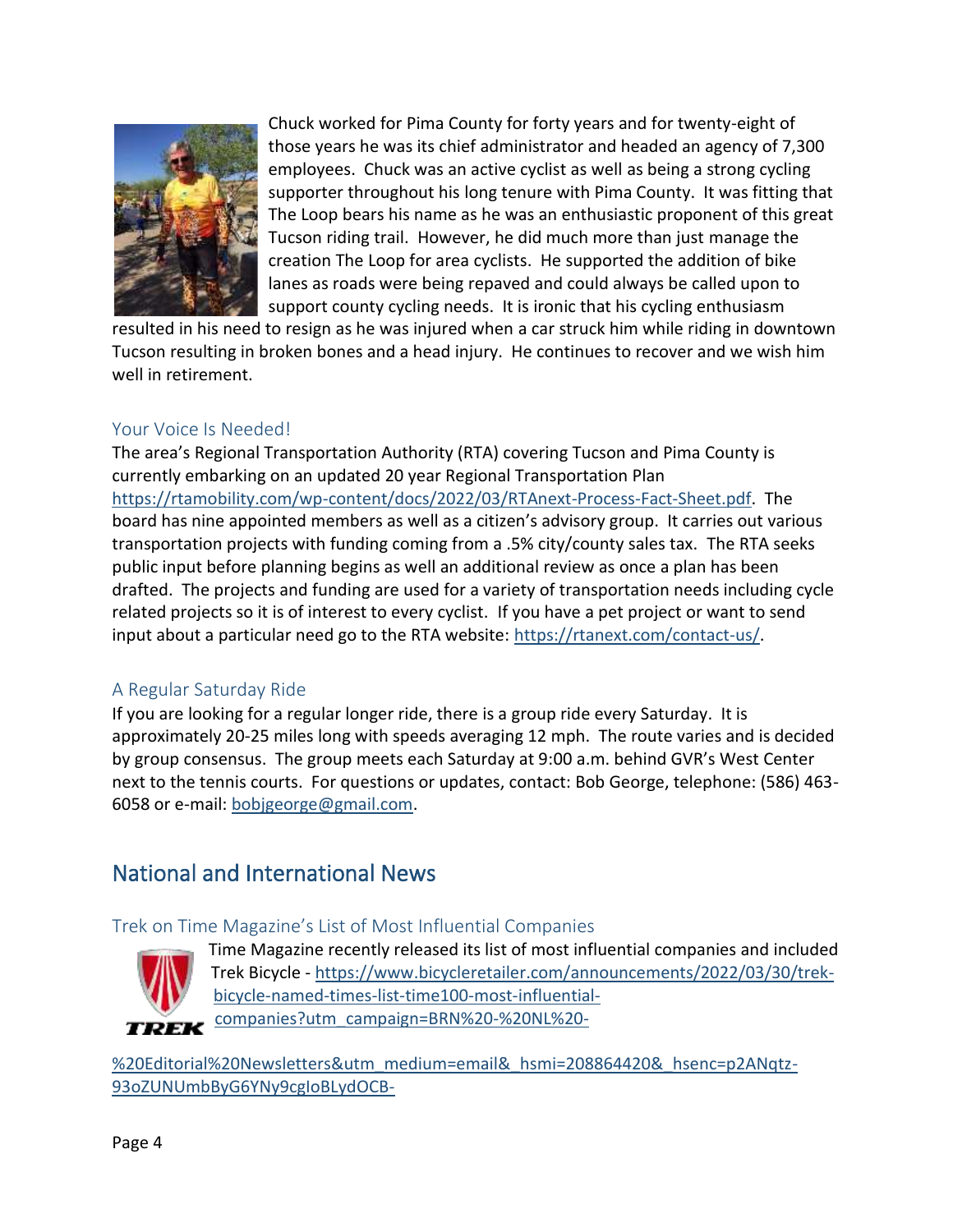[Rv0cH7BzSkTA5m9WgcS6I3Gnh3\\_kC1eFzp9pRZJD2fIrkvUoyMCBTiKy61vnj5g&utm\\_content=20](https://www.bicycleretailer.com/announcements/2022/03/30/trek-bicycle-named-times-list-time100-most-influential-companies?utm_campaign=BRN%20-%20NL%20-%20Editorial%20Newsletters&utm_medium=email&_hsmi=208864420&_hsenc=p2ANqtz-93oZUNUmbByG6YNy9cgIoBLydOCB-Rv0cH7BzSkTA5m9WgcS6I3Gnh3_kC1eFzp9pRZJD2fIrkvUoyMCBTiKy61vnj5g&utm_content=208864420&utm_source=hs_email#.YksgGpTMIb4) [8864420&utm\\_source=hs\\_email#.YksgGpTMIb4.](https://www.bicycleretailer.com/announcements/2022/03/30/trek-bicycle-named-times-list-time100-most-influential-companies?utm_campaign=BRN%20-%20NL%20-%20Editorial%20Newsletters&utm_medium=email&_hsmi=208864420&_hsenc=p2ANqtz-93oZUNUmbByG6YNy9cgIoBLydOCB-Rv0cH7BzSkTA5m9WgcS6I3Gnh3_kC1eFzp9pRZJD2fIrkvUoyMCBTiKy61vnj5g&utm_content=208864420&utm_source=hs_email#.YksgGpTMIb4) Trek was recognized for carrying out an internal emissions audit and developing a public sustainability report. Some of Trek's efforts include consolidating shipping to retailers, increased use of sustainable materials and encouraging bicycle use.

### <span id="page-4-0"></span>A California Biking Extravaganza

If you are reading this newsletter in Green Valley, you have missed the 2022 Sea Otter Classic. You may wonder what you missed. You only missed the largest bike celebration held each year in the United States - [https://www.seaotterclassic.com/.](https://www.seaotterclassic.com/) The event is a combination trade

show, bicycle race, festival and exhibition held in Monterey, California at the Laguna Seca Raceway. It draws about 70,000 visitors over the four day event as well as 10,000 riders who compete in road, mountain bike and gravel racing. All of the major manufacturers of cycle related items have displays at the event so it is a chance to see the latest and greatest all in one spot. The cost is not outrageous - \$70 for a four day pass – but parking and food and lodging will add up quickly. If you have attended or plan to attend in the future, let us know about your experience.



## <span id="page-4-1"></span>Will the War in Ukraine be a Tipping Point toward Environmentalism?

\$4-\$5-\$6 gas has everyone complaining. However, will that be enough for people around the world to change their habits on how they travel? While cycles won't solve problems like a 60 mile commute, there are other situations where a bike can replace a car. Heather Mason in *Bicycler Retailer* offers suggestions to those in the bicycle retail business on how they can be proactive in assisting new and existing riders to make the switch -

[https://www.bicycleretailer.com/opinion-analysis/2022/03/09/heather-mason-heres-how](https://www.bicycleretailer.com/opinion-analysis/2022/03/09/heather-mason-heres-how-retailers-can-help-us-switch-cars-bikes#.Yj8qpFXMJaQ)[retailers-can-help-us-switch-cars-bikes#.Yj8qpFXMJaQ.](https://www.bicycleretailer.com/opinion-analysis/2022/03/09/heather-mason-heres-how-retailers-can-help-us-switch-cars-bikes#.Yj8qpFXMJaQ) She recommends having lots of bike options in stock, displaying how each type can be used and training staff to welcome and explain bike options to new customers.

### <span id="page-4-2"></span>Crazy Cycling Stories from Canada, the UK and New York

Ben Bollinger, a Vancouver cyclist, was hit by a car when the driver failed to stop at an intersection. Bollinger continues to recover and has had surgery and physical therapy for damage to his right arm and side. Bollinger was recently surprised by a letter from the Insurance Corporation of British Columbia requiring him to pay \$3,700 for damage to the vehicle that hit him as British Columbia is a no-fault insurance province and the cyclist had no insurance coverage - [https://cyclingmagazine.ca/advocacy/this-vancouver-cyclist-is-being](https://cyclingmagazine.ca/advocacy/this-vancouver-cyclist-is-being-charged-thousands-to-repair-the-car-that-hit-him/)[charged-thousands-to-repair-the-car-that-hit-him/.](https://cyclingmagazine.ca/advocacy/this-vancouver-cyclist-is-being-charged-thousands-to-repair-the-car-that-hit-him/)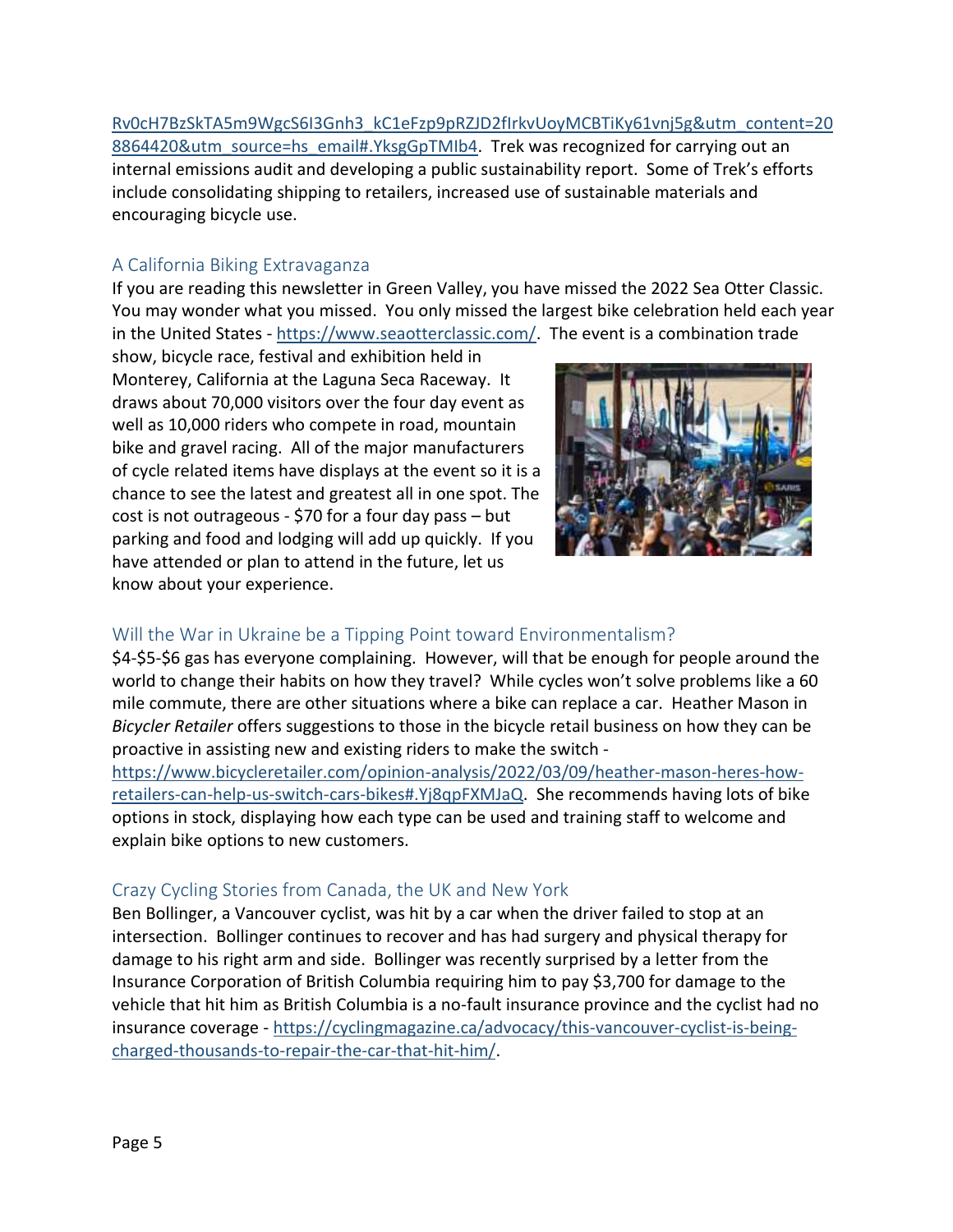Aileen Rice-Jones, was out taking a five mile ride in London when she was recently stopped and ticketed for not riding courteously - [https://cyclingmagazine.ca/advocacy/police-pulled-over-a](https://cyclingmagazine.ca/advocacy/police-pulled-over-a-cyclist-for-not-riding-courteously/)[cyclist-for-not-riding-courteously/.](https://cyclingmagazine.ca/advocacy/police-pulled-over-a-cyclist-for-not-riding-courteously/) Rice-Jones was riding in the middle of the lane as recommended by Britain's new Highway Code but the police argued this caused motorists to go around her into the other lane.

A New York cabbie decided he needed to get his passenger to their destination on time. Since the streets were jammed, he saw an open bike lane and decided to take it. His shortcut was recorded by a bicyclist and when the cabbie couldn't go further, they moved over to the sidewalk - [https://cyclingmagazine.ca/sections/news/watch-this-cab-driver-who-decided-to](https://cyclingmagazine.ca/sections/news/watch-this-cab-driver-who-decided-to-use-the-dedicated-blocked-off-bike-track-as-a-short-cut/)[use-the-dedicated-blocked-off-bike-track-as-a-short-cut/.](https://cyclingmagazine.ca/sections/news/watch-this-cab-driver-who-decided-to-use-the-dedicated-blocked-off-bike-track-as-a-short-cut/)

# <span id="page-5-0"></span>Cycle Racing

Hit By a Car During a Cycle Race?

Kevin van Melsen, a professional Belgian bike racer, fell during the Itzulia Basque Country race. As he hit the ground he was nearly run over by a motorcycle and then by a car that were following the riders to record the race - [https://www.cyclingweekly.com/racing/time-to-act](https://www.cyclingweekly.com/racing/time-to-act-rider-calls-for-new-rules-on-cars-and-motorbikes-in-races-after-near-miss?utm_source=SmartBrief&utm_medium=email&utm_campaign=A8C132A5-BD9C-4737-AC90-016639AFEA3E&utm_content=7B609FBF-E85F-41F6-ADB5-6B2C124B173B&utm_term=dd0b780e-5cd5-4ce8-8e87-14a609b7636a)[rider-calls-for-new-rules-on-cars-and-motorbikes-in-races-after-near](https://www.cyclingweekly.com/racing/time-to-act-rider-calls-for-new-rules-on-cars-and-motorbikes-in-races-after-near-miss?utm_source=SmartBrief&utm_medium=email&utm_campaign=A8C132A5-BD9C-4737-AC90-016639AFEA3E&utm_content=7B609FBF-E85F-41F6-ADB5-6B2C124B173B&utm_term=dd0b780e-5cd5-4ce8-8e87-14a609b7636a)[miss?utm\\_source=SmartBrief&utm\\_medium=email&utm\\_campaign=A8C132A5-BD9C-4737-](https://www.cyclingweekly.com/racing/time-to-act-rider-calls-for-new-rules-on-cars-and-motorbikes-in-races-after-near-miss?utm_source=SmartBrief&utm_medium=email&utm_campaign=A8C132A5-BD9C-4737-AC90-016639AFEA3E&utm_content=7B609FBF-E85F-41F6-ADB5-6B2C124B173B&utm_term=dd0b780e-5cd5-4ce8-8e87-14a609b7636a) [AC90-016639AFEA3E&utm\\_content=7B609FBF-E85F-41F6-ADB5-](https://www.cyclingweekly.com/racing/time-to-act-rider-calls-for-new-rules-on-cars-and-motorbikes-in-races-after-near-miss?utm_source=SmartBrief&utm_medium=email&utm_campaign=A8C132A5-BD9C-4737-AC90-016639AFEA3E&utm_content=7B609FBF-E85F-41F6-ADB5-6B2C124B173B&utm_term=dd0b780e-5cd5-4ce8-8e87-14a609b7636a)

[6B2C124B173B&utm\\_term=dd0b780e-5cd5-4ce8-8e87-14a609b7636a.](https://www.cyclingweekly.com/racing/time-to-act-rider-calls-for-new-rules-on-cars-and-motorbikes-in-races-after-near-miss?utm_source=SmartBrief&utm_medium=email&utm_campaign=A8C132A5-BD9C-4737-AC90-016639AFEA3E&utm_content=7B609FBF-E85F-41F6-ADB5-6B2C124B173B&utm_term=dd0b780e-5cd5-4ce8-8e87-14a609b7636a) Van Melsen has been joined by others calling for better monitoring of camera cars and motorcycles to ensure that riders are not injured or killed during professional races.

## <span id="page-5-1"></span>What to Do When You End Your Bike Racing Career?



Alison Jackson is the current Canadian women's cycling champion. However, at 32 she has decided to leave competitive cycling. Her plan is not to become a cycling company representative or a racing official. Instead, she is going **online to create content for her numerous** fans on Tic Tok. **Jackson is a dancer as well as a cyclist and** Jackson is a dancer as well as a cyclist and she hopes to promote her new career as both a dancer

and a crowd influencer - [https://cyclingmagazine.ca/sections/news/alison-jackson-quits](https://cyclingmagazine.ca/sections/news/alison-jackson-quits-cycling-to-become-full-time-influencer/)[cycling-to-become-full-time-influencer/.](https://cyclingmagazine.ca/sections/news/alison-jackson-quits-cycling-to-become-full-time-influencer/)

# <span id="page-5-2"></span>Cycling Gear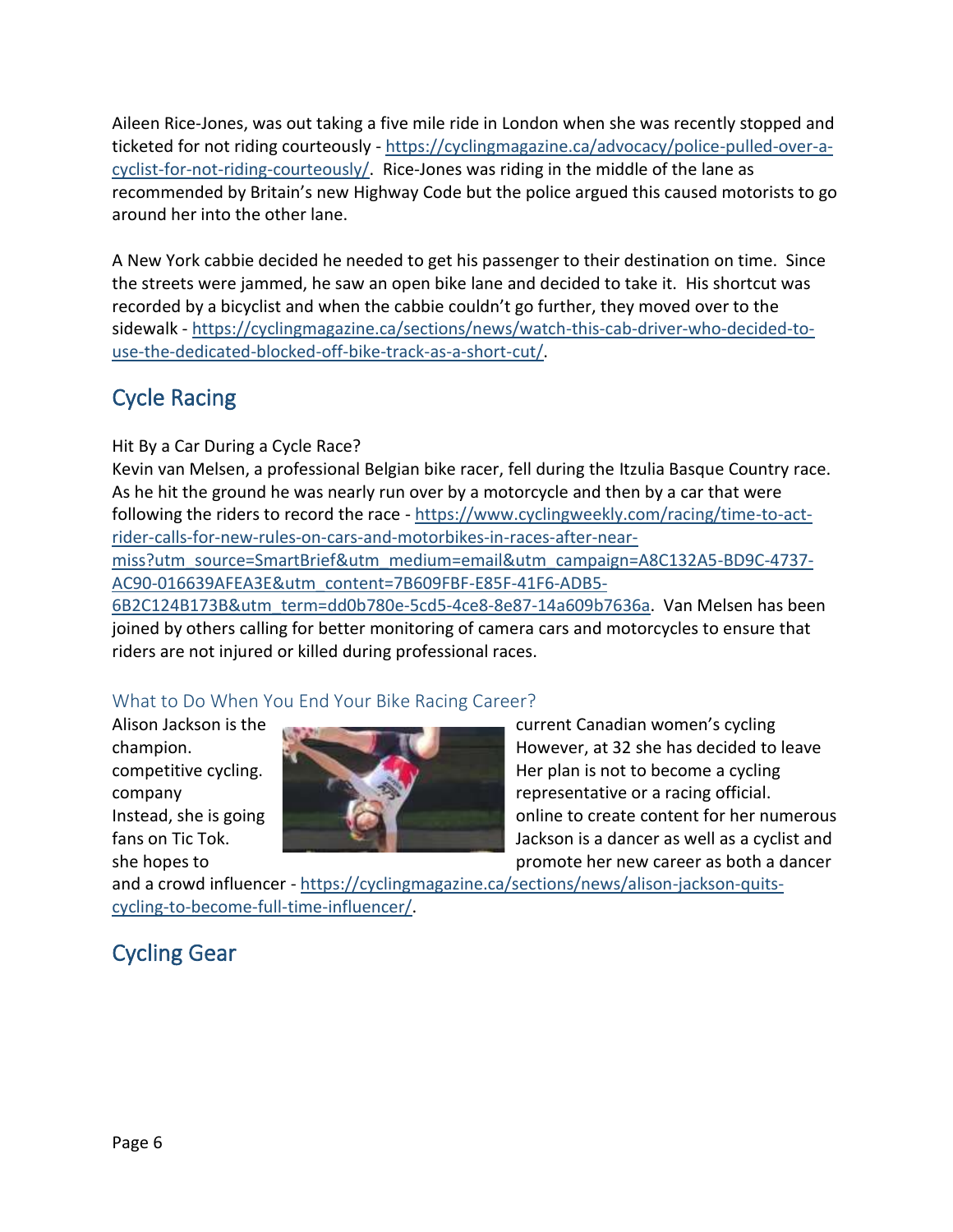#### <span id="page-6-0"></span>*Bicycle* Magazine's 2022 Annual Bike Awards



In the market for a new steed or just curious about the best new cycle choices out there? You need go no further than *Bicycle* Magazine's annual bike awards. From those they have reviewed, they list the best of the best in road, gravel, mountain and hybrid bikes [https://www.bicycling.com/bikes-gear/a39410631/bike-awards-](https://www.bicycling.com/bikes-gear/a39410631/bike-awards-2022/)[2022/](https://www.bicycling.com/bikes-gear/a39410631/bike-awards-2022/). It's a good read whether you are in the market for a new bike or not.

#### <span id="page-6-1"></span>The Wheel-less Bicycle

Stephen Henrich, a German designer, is developing a wheel-less bicycle with a continuous loop track that acts as its wheels - [https://mashable.com/video/infinity-bike-stephen-henrich.](https://mashable.com/video/infinity-bike-stephen-henrich) The inventor claims that it will have better traction than a standard bicycle and its unique design offers all-wheel drive.

#### <span id="page-6-2"></span>Gravel and Off-Road Wheels

Are you taking your road bike off-road or wishing that you could? If so, maybe you need to consider a different wheelset. If you are riding on gravel or a soft surface you need a wider tire and one with a deeper tread that will probably require a wider wheel. *Cycling News* recently did a review of mixed terrain wheels with recommendations -

[https://www.cyclingnews.com/features/best-gravel-cycling-wheels/.](https://www.cyclingnews.com/features/best-gravel-cycling-wheels/) The listed all require disk brakes. Prices ranged from \$350-\$2,500 with most in the mid-\$500.

#### <span id="page-6-3"></span>Lightweight Bike Locks

When thinking about bike locks, it is often a choice between peace of mind versus portability. If you are in the middle of a city and leaving your bike for hours at a time, you want a lock that will deter the most determined thief. If, on the other hand, you are running in for a cup of coffee at Posada Java, you may want something small that doesn't add



pounds of weight to your load. *Cycling News* recently reviewed locks that fit into the mostly lightweight category - [https://www.cyclingnews.com/features/best-lightweight-bike-locks/.](https://www.cyclingnews.com/features/best-lightweight-bike-locks/) Weights of the locks went from half an ounce to 2 pounds and ranged in price from \$10-\$70. I personally use a small retractable luggage cable lock that fits in my jersey pocket and weights 2- 3 ounces - [https://www.amazon.com/QWORK-Retractable-Security-Password-](https://www.amazon.com/QWORK-Retractable-Security-Password-Luggage/dp/B094VTKHGF/ref=asc_df_B094VTKHGF/?tag=hyprod-20&linkCode=df0&hvadid=532627623101&hvpos=&hvnetw=g&hvrand=17678581581723766601&hvpone=&hvptwo=&hvqmt=&hvdev=c&hvdvcmdl=&hvlocint=&hvlocphy=9030196&hvtargid=pla-1399872328519&psc=1)

[Luggage/dp/B094VTKHGF/ref=asc\\_df\\_B094VTKHGF/?tag=hyprod-](https://www.amazon.com/QWORK-Retractable-Security-Password-Luggage/dp/B094VTKHGF/ref=asc_df_B094VTKHGF/?tag=hyprod-20&linkCode=df0&hvadid=532627623101&hvpos=&hvnetw=g&hvrand=17678581581723766601&hvpone=&hvptwo=&hvqmt=&hvdev=c&hvdvcmdl=&hvlocint=&hvlocphy=9030196&hvtargid=pla-1399872328519&psc=1)

[20&linkCode=df0&hvadid=532627623101&hvpos=&hvnetw=g&hvrand=176785815817237666](https://www.amazon.com/QWORK-Retractable-Security-Password-Luggage/dp/B094VTKHGF/ref=asc_df_B094VTKHGF/?tag=hyprod-20&linkCode=df0&hvadid=532627623101&hvpos=&hvnetw=g&hvrand=17678581581723766601&hvpone=&hvptwo=&hvqmt=&hvdev=c&hvdvcmdl=&hvlocint=&hvlocphy=9030196&hvtargid=pla-1399872328519&psc=1) [01&hvpone=&hvptwo=&hvqmt=&hvdev=c&hvdvcmdl=&hvlocint=&hvlocphy=9030196&hvtargi](https://www.amazon.com/QWORK-Retractable-Security-Password-Luggage/dp/B094VTKHGF/ref=asc_df_B094VTKHGF/?tag=hyprod-20&linkCode=df0&hvadid=532627623101&hvpos=&hvnetw=g&hvrand=17678581581723766601&hvpone=&hvptwo=&hvqmt=&hvdev=c&hvdvcmdl=&hvlocint=&hvlocphy=9030196&hvtargid=pla-1399872328519&psc=1) [d=pla-1399872328519&psc=1](https://www.amazon.com/QWORK-Retractable-Security-Password-Luggage/dp/B094VTKHGF/ref=asc_df_B094VTKHGF/?tag=hyprod-20&linkCode=df0&hvadid=532627623101&hvpos=&hvnetw=g&hvrand=17678581581723766601&hvpone=&hvptwo=&hvqmt=&hvdev=c&hvdvcmdl=&hvlocint=&hvlocphy=9030196&hvtargid=pla-1399872328519&psc=1). While it won't deter a serious thief with wire cutters, it also won't let someone quickly grab my bike and ride off.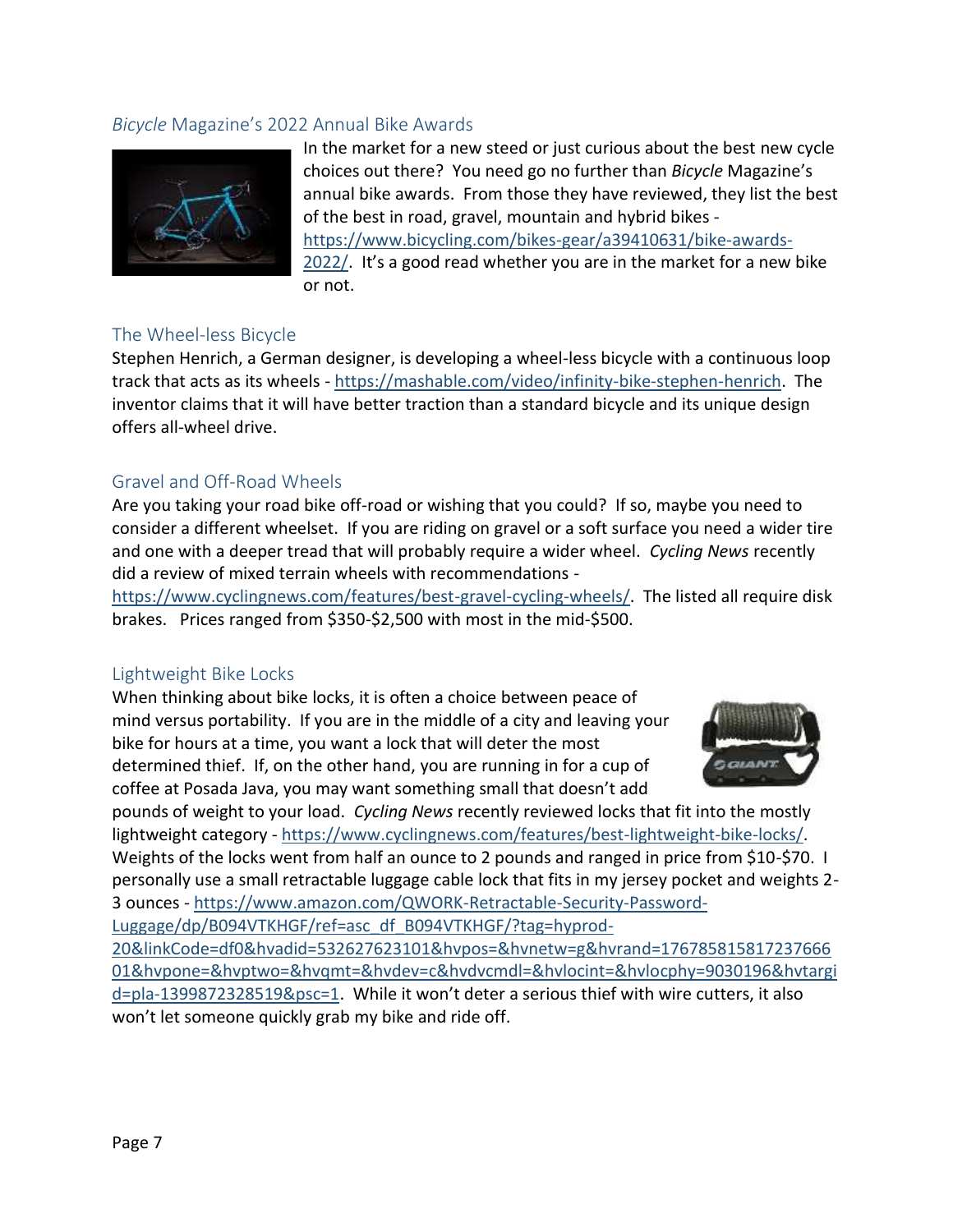#### <span id="page-7-0"></span>Leaving for the Summer: Proper Storage Techniques

So far I haven't seen a specific article on storing bikes in summer which is what you would do if you are leaving Green Valley. However, there are several articles which describe winter storage and the principles are basically the same. One of the better articles appeared in *Bicycle2Work <https://bicycle2work.com/how-to-store-a-bike-in-winter/>*. It basically covers six areas: cleaning, lubricating, tire pressure, tune-up, correct location and removing things that would deteriorate in storage like electronics. A good read before you leave.

#### <span id="page-7-1"></span>Why Is Cycle Equipment So Expensive?

This is a good question but one not easily answered. Matt Phillips in *Bicycling* magazine attempts to give an answer - https://www.bicycling.com/bikes-gear/a36880321/why-are-bikesexpensive/?source=nl. He points to the research and development involved, the quality of the various components, shipping, duty, etc. He argues that while the cost is high, bikes are not expensive vis-à-vis other types of recreational equipment like motorcycles. You can read it and see if you agree.

# <span id="page-7-2"></span>Bicycle Health and Safety

#### <span id="page-7-3"></span>Summer Heat and Hydration

Hot summer weather will soon be upon us. Even riding at 6:00 a.m. will put you outside in 70- 80 degree temperatures and after 10 a.m. temperatures are in the nineties to over one hundred degrees. Proper hydration is critically important if you don't want to be overcome by heatstroke. Even if that doesn't happen, calves and quads can begin cramping well before heatstroke. You should always have water or a fluid replacement drink with you so you can begin drinking as soon as you are thirsty or, better yet, take a small drink every 15-20 minutes. *Road Bike Rider* provides a good guide on keeping hydrated [https://www.roadbikerider.com/cycling-hydration-guide/.](https://www.roadbikerider.com/cycling-hydration-guide/)

#### <span id="page-7-4"></span>Riding at Altitude: It Helps to Be Born in the Mountains

A new study in the *Medicine & Science in Sports and Exercise* recently released a study comparing pro-cycling team members' endurance based on whether they were born and raised at higher altitudes or were from altitudes below 6000 feet -

[https://pubmed.ncbi.nlm.nih.gov/35142712/.](https://pubmed.ncbi.nlm.nih.gov/35142712/) The study found that riders from higher altitudes had a competitive advantage in their oxygenation abilities. So if you are riding faster than your peers and you grew up in Colorado high mountain region, you can claim better training but it is mostly the luck of geography.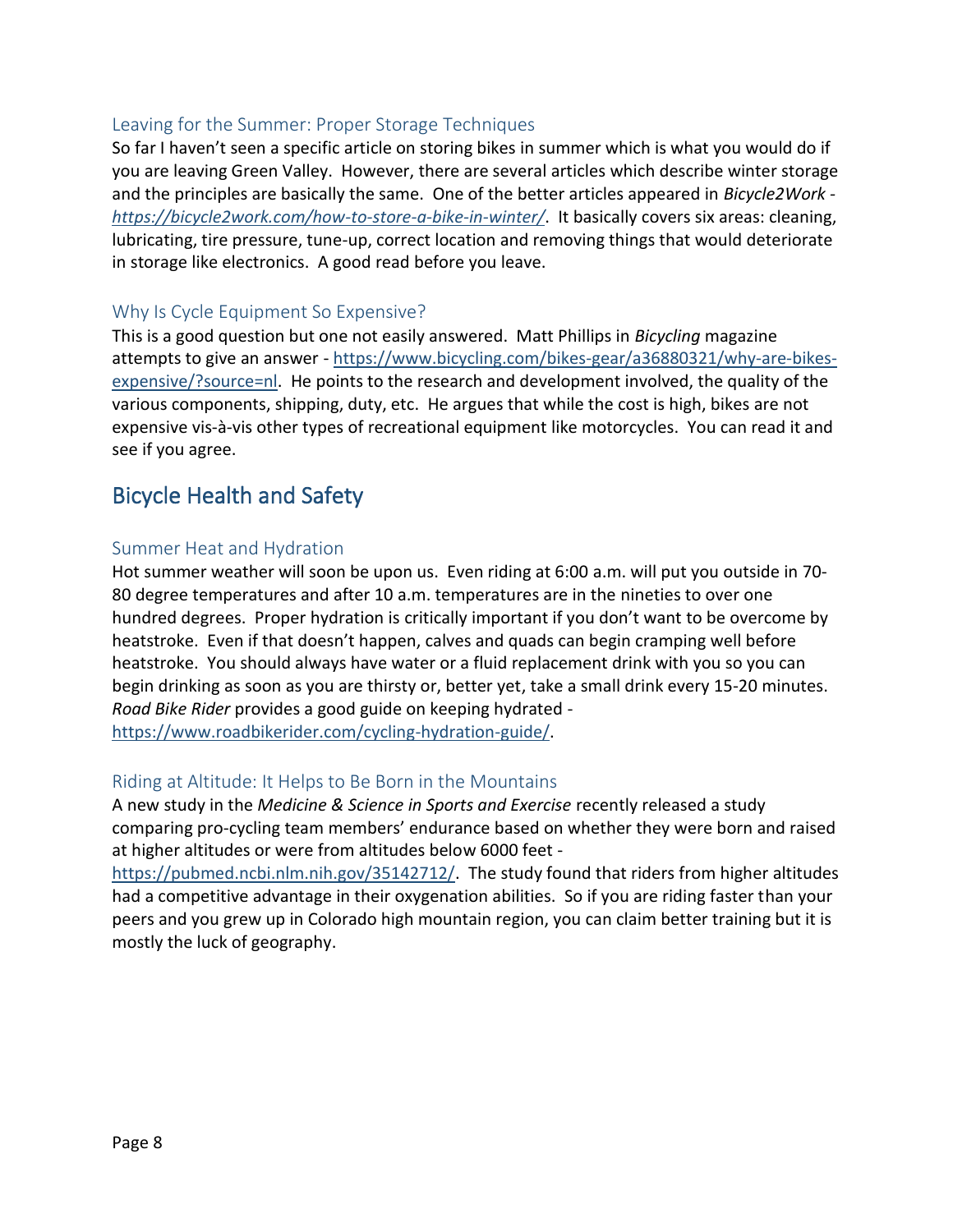# <span id="page-8-0"></span>Cycling History

### <span id="page-8-1"></span>Collecting Bikes



It seems like everyone collects something: cars, jewelry, political buttons -why not bikes? Granted, bikes take up more space than Faberge eggs but they are a whole lot cheaper. If you are mechanically inclined, it need not be an expensive hobby as you can restore the bikes yourself and be a regular at BICAS seeking out needed but unusual parts. If you have spare money to invest, you can begin buying already restored bicycles and have the enjoyment of not only looking at your

collection but riding it as well. If your collection ever gets big enough, you might even start your own museum -

[https://bikeparts.fandom.com/wiki/List\\_of\\_bicycle\\_and\\_human\\_powered\\_vehicle\\_museums.](https://bikeparts.fandom.com/wiki/List_of_bicycle_and_human_powered_vehicle_museums) If you are looking for already restored bikes, you might seek out someone like the Classic Cycle on Bainbridge Island, Washington. They have a museum as well as restoring and selling historic cycles as well as carrying the latest cycles in their inventory - [http://classiccycleus.com/home/.](http://classiccycleus.com/home/)

### <span id="page-8-2"></span>Cycling History through Jerseys



While most of us wear cycling jersey with a variety of logos and designs, these are relatively recent trend. This fashion developed out of cycle racing with teams gaining financial support for carrying advertising from their sponsors. *Cyclist* Magazine recently did a short history of cycle racing using the cycle jersey as markers - [https://www.cyclist.co.uk/in-depth/1187/a-history-of](https://www.cyclist.co.uk/in-depth/1187/a-history-of-cycling-in-15-jerseys)[cycling-in-15-jerseys.](https://www.cyclist.co.uk/in-depth/1187/a-history-of-cycling-in-15-jerseys)

# <span id="page-8-3"></span>Interesting Cycling Stories

#### <span id="page-8-4"></span>A Bike Shop on a Boat

Green Valley may have a Bike Doc who arrives by van but London has a bike mechanic and bike restorer who arrives by boat on one of England's many canals -

[https://www.bicycling.com/culture/a39503361/floating-bike-repairs-most-whimsical-bike](https://www.bicycling.com/culture/a39503361/floating-bike-repairs-most-whimsical-bike-shop-in-the-world/https:/www.bicycling.com/culture/a39503361/floating-bike-repairs-most-whimsical-bike-shop-in-the-world/)[shop-in-the-world/https://www.bicycling.com/culture/a39503361/floating-bike-repairs-most-](https://www.bicycling.com/culture/a39503361/floating-bike-repairs-most-whimsical-bike-shop-in-the-world/https:/www.bicycling.com/culture/a39503361/floating-bike-repairs-most-whimsical-bike-shop-in-the-world/)

[whimsical-bike-shop-in-the-world/.](https://www.bicycling.com/culture/a39503361/floating-bike-repairs-most-whimsical-bike-shop-in-the-world/https:/www.bicycling.com/culture/a39503361/floating-bike-repairs-most-whimsical-bike-shop-in-the-world/) Mechanic Sam Skinner has a canal boat equipped with a workshop and tools that travel from one part of London to another where he restores historic and newer bikes. Cyclists seeking his services learn about him by work-of-mouth and reach him by telephone, text or e-mail to find out where he is currently located. He has been providing his services by boat for the past four years and enjoys seeing older bikes coming back to life for their owners.

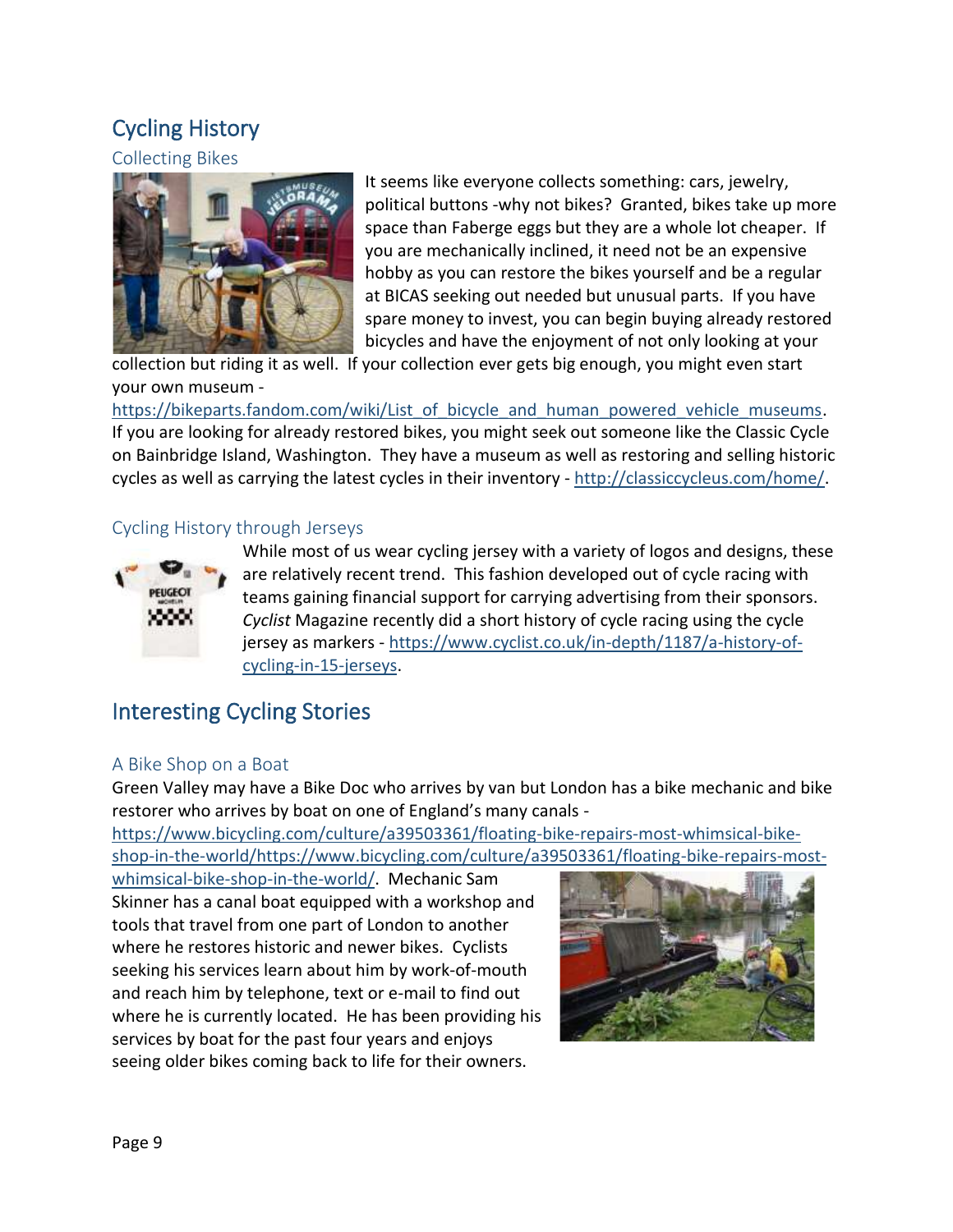#### <span id="page-9-0"></span>Biking and Eating – It Doesn't Get Better Than That!

We know you love to bike or you wouldn't be reading this newsletter. I don't know whether you like/love to eat but I'm sure some of you do. If so, *Travel and Leisure* recently listed a number of cycling trips that focused on both riding AND eating. Some of the trips were in the US – Maine, Vermont, California – and some were in Europe – France, England and Italy and even South America's Patagonia - [https://www.travelandleisure.com/trip-](https://www.travelandleisure.com/trip-ideas/bike-tours/cycling-food-tours-to-book-this-summer?did=761005-20220402&utm_campaign=just-in_newsletter&utm_source=travelandleisure.com&utm_medium=email&utm_content=040222&cid=761005&mid=83709888381&lctg=190765147)



[ideas/bike-tours/cycling-food-tours-to-book-this-summer?did=761005-](https://www.travelandleisure.com/trip-ideas/bike-tours/cycling-food-tours-to-book-this-summer?did=761005-20220402&utm_campaign=just-in_newsletter&utm_source=travelandleisure.com&utm_medium=email&utm_content=040222&cid=761005&mid=83709888381&lctg=190765147) [20220402&utm\\_campaign=just-](https://www.travelandleisure.com/trip-ideas/bike-tours/cycling-food-tours-to-book-this-summer?did=761005-20220402&utm_campaign=just-in_newsletter&utm_source=travelandleisure.com&utm_medium=email&utm_content=040222&cid=761005&mid=83709888381&lctg=190765147)

in newsletter&utm\_source=travelandleisure.com&utm\_medium=email&utm\_content=040222 [&cid=761005&mid=83709888381&lctg=190765147.](https://www.travelandleisure.com/trip-ideas/bike-tours/cycling-food-tours-to-book-this-summer?did=761005-20220402&utm_campaign=just-in_newsletter&utm_source=travelandleisure.com&utm_medium=email&utm_content=040222&cid=761005&mid=83709888381&lctg=190765147) Enjoy and drool!

#### <span id="page-9-1"></span>A Sort of Cycling Book

Author Bill Hayes has recently written a book that may be of interest to our riding audience: *Sweat: A History of Exercise*. He begins with the Greeks and carries through to American's gym on almost every corner, Hayes attempts to answer the question is exercise all about good health or about making ourselves look better. If it sounds interesting, here are some reviews to help decide whether to buy or borrow it: [https://bookmarks.reviews/reviews/all/sweat-a](https://bookmarks.reviews/reviews/all/sweat-a-history-of-exercise/)[history-of-exercise/.](https://bookmarks.reviews/reviews/all/sweat-a-history-of-exercise/)

#### <span id="page-9-2"></span>Death of the Bike Wanderer



Iohan Gueorguiev, also known as "The Bike Wanderer," spent six years traveling from the frozen north of Canada to the bottom of South America. He recorded his travels in forty segments that appeared on YouTube and other outlets. He is often seen with beautiful scenery in the background or with wild animals that cross his path. As covid descended in 2020, he returned to Canada. He tried to find some normality but suffered from continuing insomnia and an inability to connect with other people. Unfortunately, he committed suicide in

August, 2021 at age 33 - [https://www.bicycling.com/rides/a39431891/the-bike-wanderer](https://www.bicycling.com/rides/a39431891/the-bike-wanderer-iohan-gueorguiev/)[iohan-gueorguiev/.](https://www.bicycling.com/rides/a39431891/the-bike-wanderer-iohan-gueorguiev/)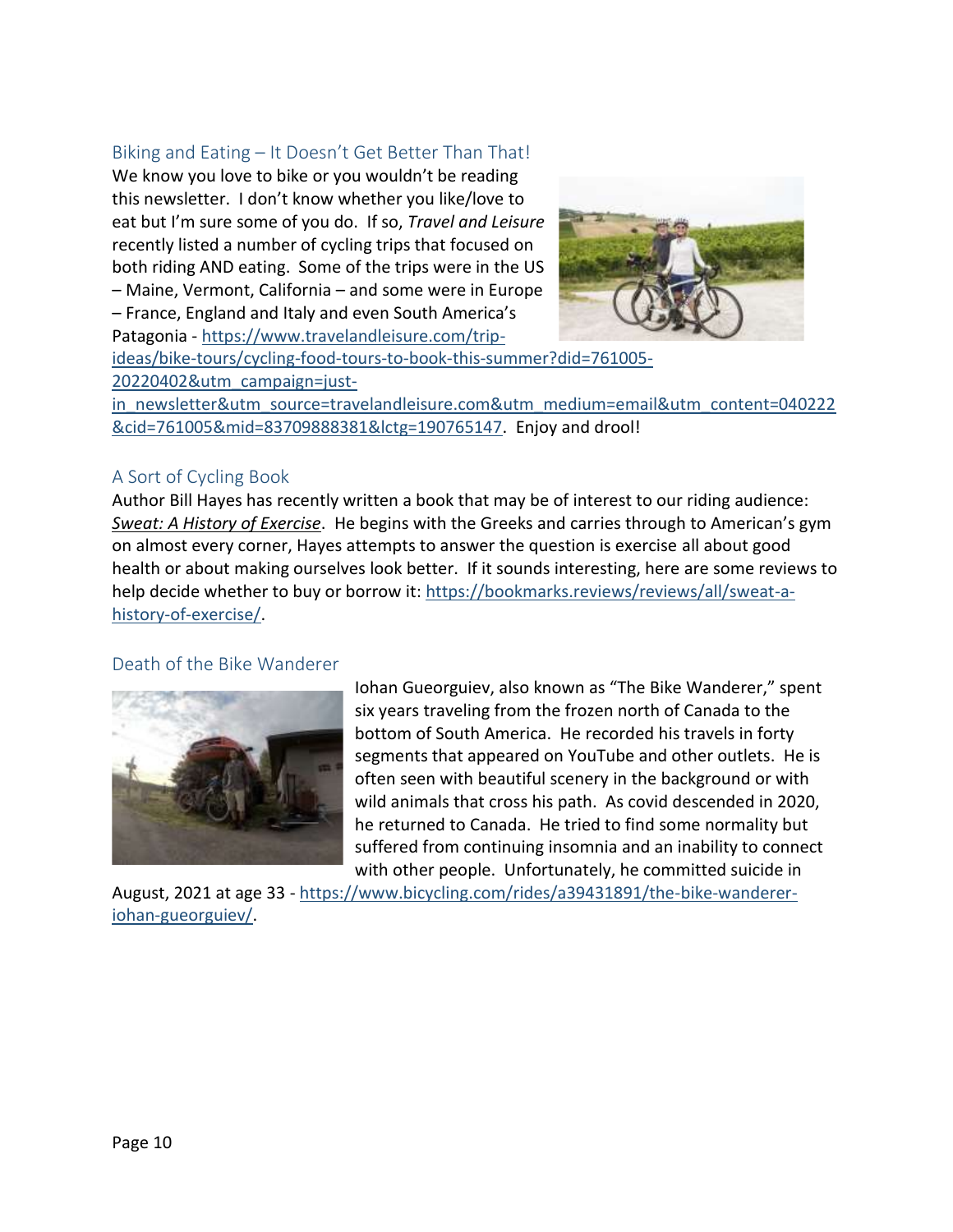### <span id="page-10-0"></span>From Skiing to Mountain Biking

As ski areas seek to build year-around revenue, many are developing mountain bike parks. Using their uphill lift capacity, it allows mountain bikers an easy ride up and a fast downhill run [https://www.washingtonpost.com/travel/2022/04/01/downhill-mountain-biking-parks/.](https://www.washingtonpost.com/travel/2022/04/01/downhill-mountain-biking-parks/) Ski areas from California to Colorado to New Hampshire are developing downhill trails as well as



offering instruction to first-timers using the parks. It is an easy way to introduce younger (and older) riders to the joys of mountain biking since it eliminates some of the tough uphill pedaling. Of course, there is a cost with daily lift rates of \$40-\$70 but with season passes for those riding regularly.

### <span id="page-10-1"></span>Why Does a Bike Stay Vertical?

Early studies of bicycle movement argued that bikes stay vertical because of the spinning of the wheels (a gyroscopic effect) and the trail effect (the wheel following in the direction it is turned). The theory behind these factors goes back over a century. However, several years ago, a British scientist, James Papadopoulus, began a study of these factors and challenged their validity - [https://www.bikeradar.com/features/your-bikes-secret-to-staying-upright-is](https://www.bikeradar.com/features/your-bikes-secret-to-staying-upright-is-actually-a-mystery/)[actually-a-mystery/.](https://www.bikeradar.com/features/your-bikes-secret-to-staying-upright-is-actually-a-mystery/) The outcome of his research were designs in which the rear wheel did the steering and the bicycle had wheels of different sizes. Both, Papadoupoulos believes, would lead to fewer bicycle accidents and injuries. Thus far, bicycle companies have found this interesting but are unwilling to try these new models. His studies did disprove the theories but he was unable to uncover a rationale that tells the average bike rider while his bike DOES stay vertical. It is a complicated question and the article in *Bike Radar* is a good introduction to the many issues.

# <span id="page-10-2"></span>Today's Cycling Quotation

"Meet the future; the future mode of transportation for this weary Western world." — Bicycle salesman in *Butch Cassidy and the Sundance Kid*, 1969

# <span id="page-10-3"></span>Today' Photograph



*Bowden "Spacelander" Bicycle. Fiberglass Frame, c. 1960.*